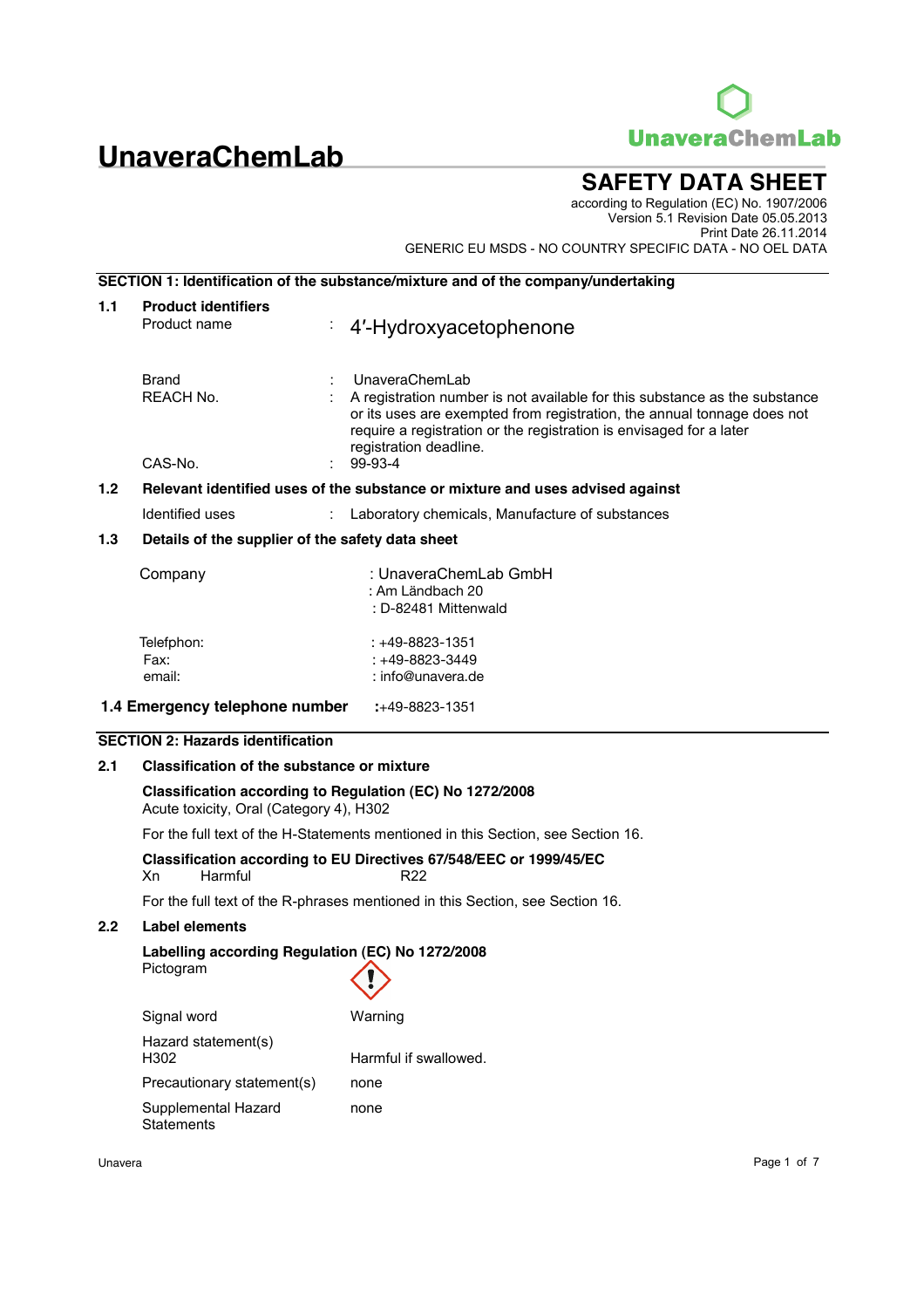## **2.3 Other hazards** - none

## **SECTION 3: Composition/information on ingredients**

#### **3.1 Substances**

| Formula          | : $C_8H_8O_2$     |  |
|------------------|-------------------|--|
| Molecular Weight | : $136,15$ g/mol  |  |
| CAS-No.          | $99-93-4$         |  |
| EC-No.           | $: 202 - 802 - 8$ |  |

#### **Hazardous ingredients according to Regulation (EC) No 1272/2008**

| Component              |           | <b>Classification</b> | Concentration |
|------------------------|-----------|-----------------------|---------------|
| 4'-Hydroxyacetophenone |           |                       |               |
| CAS-No.                | 99-93-4   | Acute Tox. 4; H302    | $\leq$ 100 %  |
| EC-No.                 | 202-802-8 |                       |               |

#### **Hazardous ingredients according to Directive 1999/45/EC**

| Component              |                      | Classification | Concentration |
|------------------------|----------------------|----------------|---------------|
| 4'-Hydroxyacetophenone |                      |                |               |
| CAS-No.<br>EC-No.      | 99-93-4<br>202-802-8 | Xn. R22        | $\leq$ 100 %  |
|                        |                      |                |               |

For the full text of the H-Statements and R-Phrases mentioned in this Section, see Section 16

## **SECTION 4: First aid measures**

## **4.1 Description of first aid measures**

#### **General advice**

Consult a physician. Show this safety data sheet to the doctor in attendance.

#### **If inhaled**

If breathed in, move person into fresh air. If not breathing, give artificial respiration. Consult a physician.

#### **In case of skin contact**

**In case of eye contact**

Wash off with soap and plenty of water. Consult a physician.

## Flush eyes with water as a precaution.

#### **If swallowed**

Never give anything by mouth to an unconscious person. Rinse mouth with water. Consult a physician.

## **4.2 Most important symptoms and effects, both acute and delayed**

The most important known symptoms and effects are described in the labelling (see section 2.2) and/or in section 11

### **4.3 Indication of any immediate medical attention and special treatment needed** no data available

## **SECTION 5: Firefighting measures**

## **5.1 Extinguishing media**

#### **Suitable extinguishing media**

Use water spray, alcohol-resistant foam, dry chemical or carbon dioxide.

**5.2 Special hazards arising from the substance or mixture** Carbon oxides

#### **5.3 Advice for firefighters** Wear self contained breathing apparatus for fire fighting if necessary.

#### **5.4 Further information**

no data available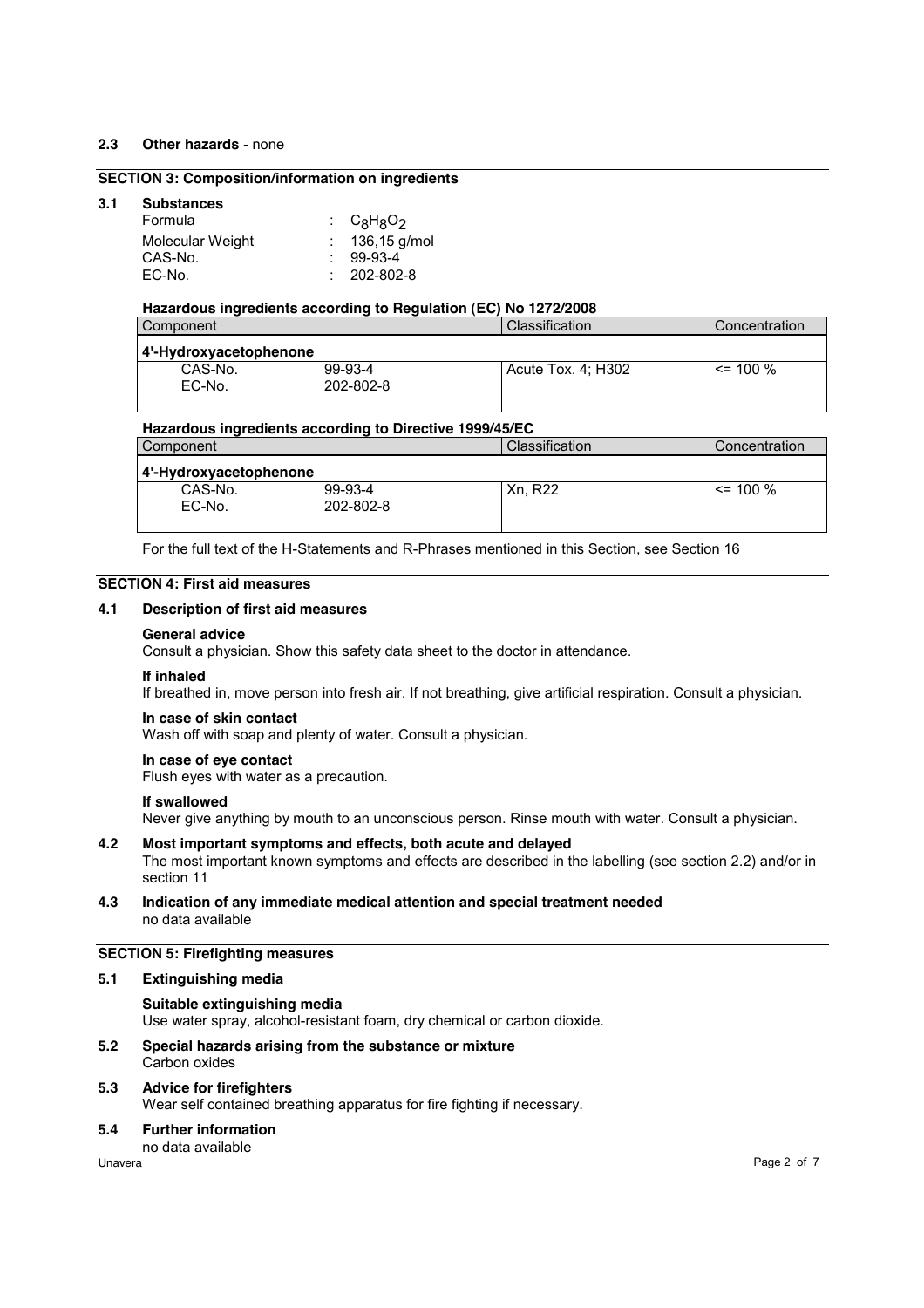## **SECTION 6: Accidental release measures**

#### **6.1 Personal precautions, protective equipment and emergency procedures**

Use personal protective equipment. Avoid dust formation. Avoid breathing vapours, mist or gas. Ensure adequate ventilation. Avoid breathing dust. For personal protection see section 8.

- **6.2 Environmental precautions** Do not let product enter drains.
- **6.3 Methods and materials for containment and cleaning up** Pick up and arrange disposal without creating dust. Sweep up and shovel. Keep in suitable, closed containers for disposal.
- **6.4 Reference to other sections**

For disposal see section 13.

## **SECTION 7: Handling and storage**

## **7.1 Precautions for safe handling**

Avoid contact with skin and eyes. Avoid formation of dust and aerosols. Provide appropriate exhaust ventilation at places where dust is formed.Normal measures for preventive fire protection. For precautions see section 2.2.

## **7.2 Conditions for safe storage, including any incompatibilities**

Store in cool place. Keep container tightly closed in a dry and well-ventilated place.

hygroscopic

#### **7.3 Specific end use(s)**

A part from the uses mentioned in section 1.2 no other specific uses are stipulated

#### **SECTION 8: Exposure controls/personal protection**

## **8.1 Control parameters**

**Components with workplace control parameters**

## **8.2 Exposure controls**

#### **Appropriate engineering controls**

Handle in accordance with good industrial hygiene and safety practice. Wash hands before breaks and at the end of workday.

## **Personal protective equipment**

#### **Eye/face protection**

Safety glasses with side-shields conforming to EN166 Use equipment for eye protection tested and approved under appropriate government standards such as NIOSH (US) or EN 166(EU).

## **Skin protection**

Handle with gloves. Gloves must be inspected prior to use. Use proper glove removal technique (without touching glove's outer surface) to avoid skin contact with this product. Dispose of contaminated gloves after use in accordance with applicable laws and good laboratory practices. Wash and dry hands.

The selected protective gloves have to satisfy the specifications of EU Directive 89/686/EEC and the standard EN 374 derived from it.

Full contact Material: Nitrile rubber Minimum layer thickness: 0,11 mm Break through time: 480 min Material tested:Dermatril® (KCL 740 / Aldrich Z677272, Size M) Splash contact

Material: Nitrile rubber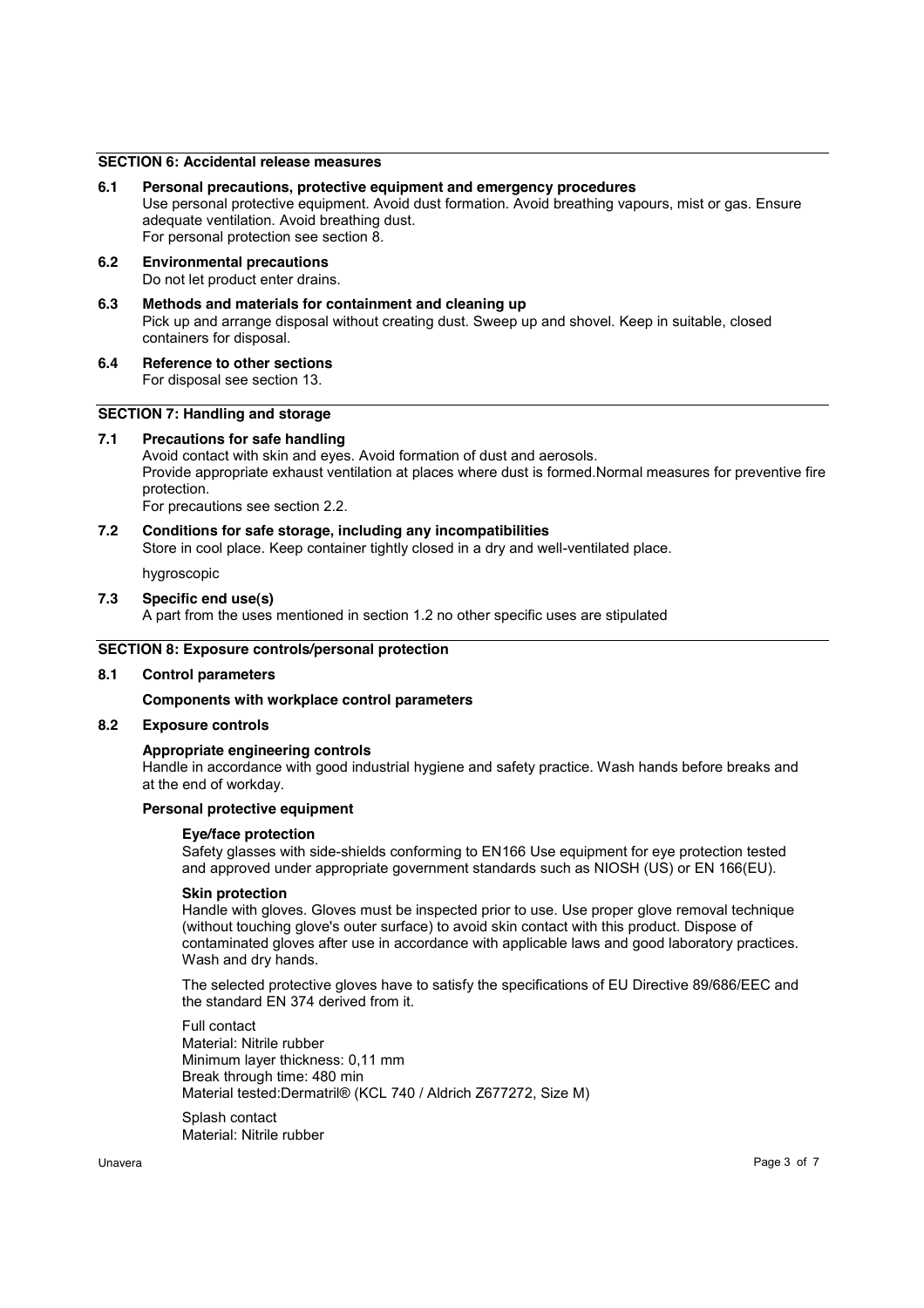Minimum layer thickness: 0,11 mm Break through time: 480 min Material tested:Dermatril® (KCL 740 / Aldrich Z677272, Size M)

data source: KCL GmbH, D-36124 Eichenzell, phone +49 (0)6659 87300, e-mail sales@kcl.de, test method: EN374

If used in solution, or mixed with other substances, and under conditions which differ from EN 374, contact the supplier of the CE approved gloves. This recommendation is advisory only and must be evaluated by an industrial hygienist and safety officer familiar with the specific situation of anticipated use by our customers. It should not be construed as offering an approval for any specific use scenario.

## **Body Protection**

Complete suit protecting against chemicals, The type of protective equipment must be selected according to the concentration and amount of the dangerous substance at the specific workplace.

## **Respiratory protection**

For nuisance exposures use type P95 (US) or type P1 (EU EN 143) particle respirator.For higher level protection use type OV/AG/P99 (US) or type ABEK-P2 (EU EN 143) respirator cartridges. Use respirators and components tested and approved under appropriate government standards such as NIOSH (US) or CEN (EU).

#### **Control of environmental exposure**

Do not let product enter drains.

## **SECTION 9: Physical and chemical properties**

## **9.1 Information on basic physical and chemical properties**

| a) | Appearance                                         | Form: crystalline<br>Colour: beige       |
|----|----------------------------------------------------|------------------------------------------|
| b) | Odour                                              | no data available                        |
| c) | <b>Odour Threshold</b>                             | no data available                        |
| d) | рH                                                 | no data available                        |
| e) | Melting point/freezing<br>point                    | Melting point/range: 109 - 111 °C - lit. |
| f) | Initial boiling point and<br>boiling range         | 147 - 148 °C at 4 hPa - lit.             |
| g) | Flash point                                        | no data available                        |
| h) | Evapouration rate                                  | no data available                        |
| i) | Flammability (solid, gas)                          | no data available                        |
| j) | Upper/lower<br>flammability or<br>explosive limits | no data available                        |
| k) | Vapour pressure                                    | no data available                        |
| I) | Vapour density                                     | no data available                        |
| m) | Relative density                                   | $1,109$ g/cm3                            |
| n) | Water solubility                                   | no data available                        |
| O) | Partition coefficient: n-<br>octanol/water         | no data available                        |
| p) | Auto-ignition<br>temperature                       | no data available                        |
| q) | Decomposition<br>temperature                       | no data available                        |
| r) | Viscosity                                          | no data available                        |
|    |                                                    |                                          |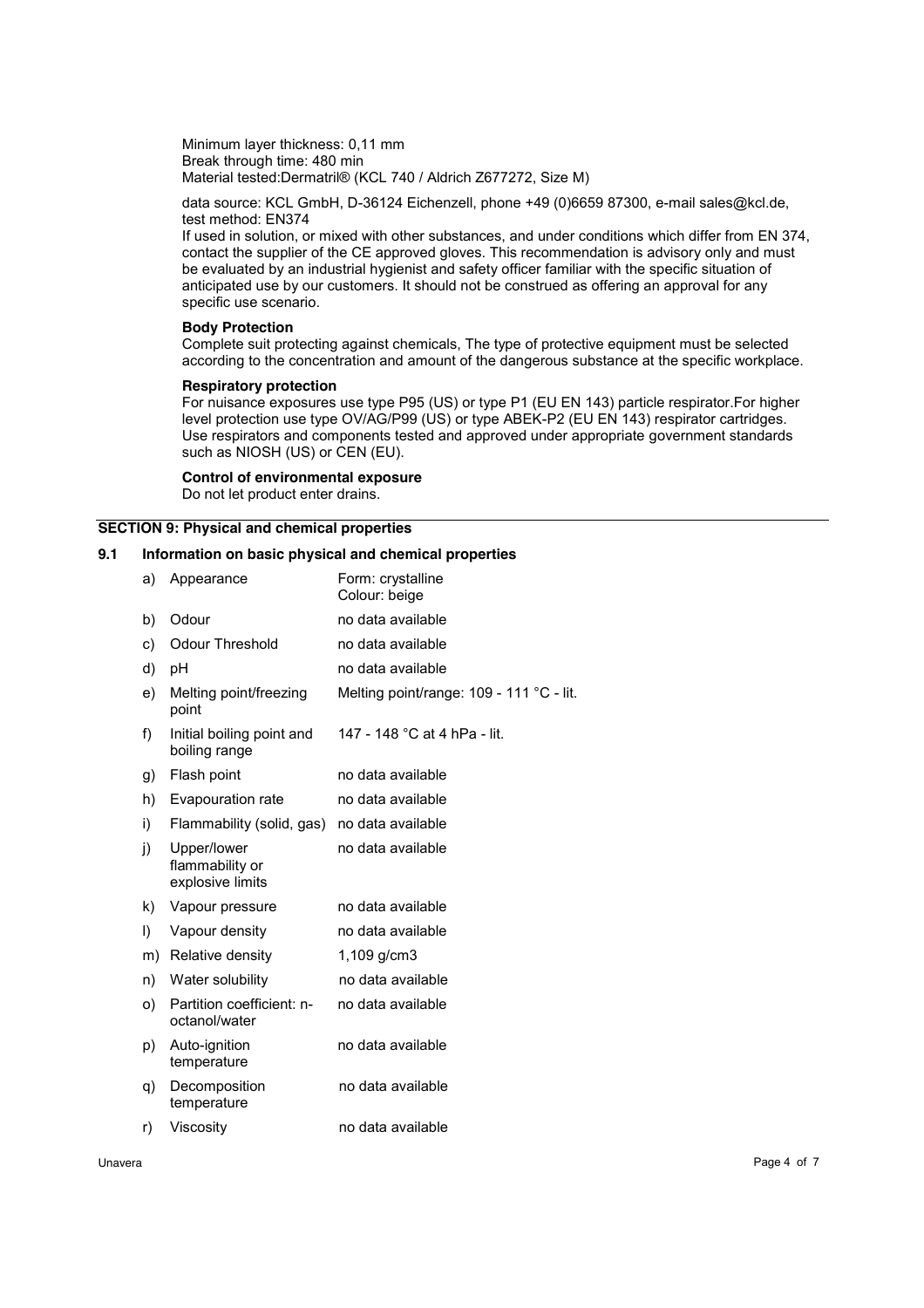- s) Explosive properties no data available
- t) Oxidizing properties no data available
- **9.2 Other safety information** no data available

## **SECTION 10: Stability and reactivity**

#### **10.1 Reactivity** no data available

- **10.2 Chemical stability** Stable under recommended storage conditions.
- **10.3 Possibility of hazardous reactions** no data available
- **10.4 Conditions to avoid** Avoid moisture.
- **10.5 Incompatible materials** Bases, Acid chlorides, Acid anhydrides, Oxidizing agents
- **10.6 Hazardous decomposition products** Other decomposition products - no data available In the event of fire: see section 5

## **SECTION 11: Toxicological information**

## **11.1 Information on toxicological effects**

**Acute toxicity** LD50 Oral - mouse - 1.500 mg/kg

**Skin corrosion/irritation** no data available

**Serious eye damage/eye irritation** no data available

**Respiratory or skin sensitisation** no data available

**Germ cell mutagenicity** no data available

#### **Carcinogenicity**

IARC: No component of this product present at levels greater than or equal to 0.1% is identified as probable, possible or confirmed human carcinogen by IARC.

## **Reproductive toxicity**

Reproductive toxicity - rat - Oral Effects on Fertility: Litter size (e.g.; # fetuses per litter; measured before birth).

#### **Specific target organ toxicity - single exposure** no data available

#### **Specific target organ toxicity - repeated exposure** no data available

**Aspiration hazard** no data available

**Additional Information** RTECS: AM8750000

Depending on the intensity and duration of exposure, effects may vary from mild irritation to severe destruction of tissue.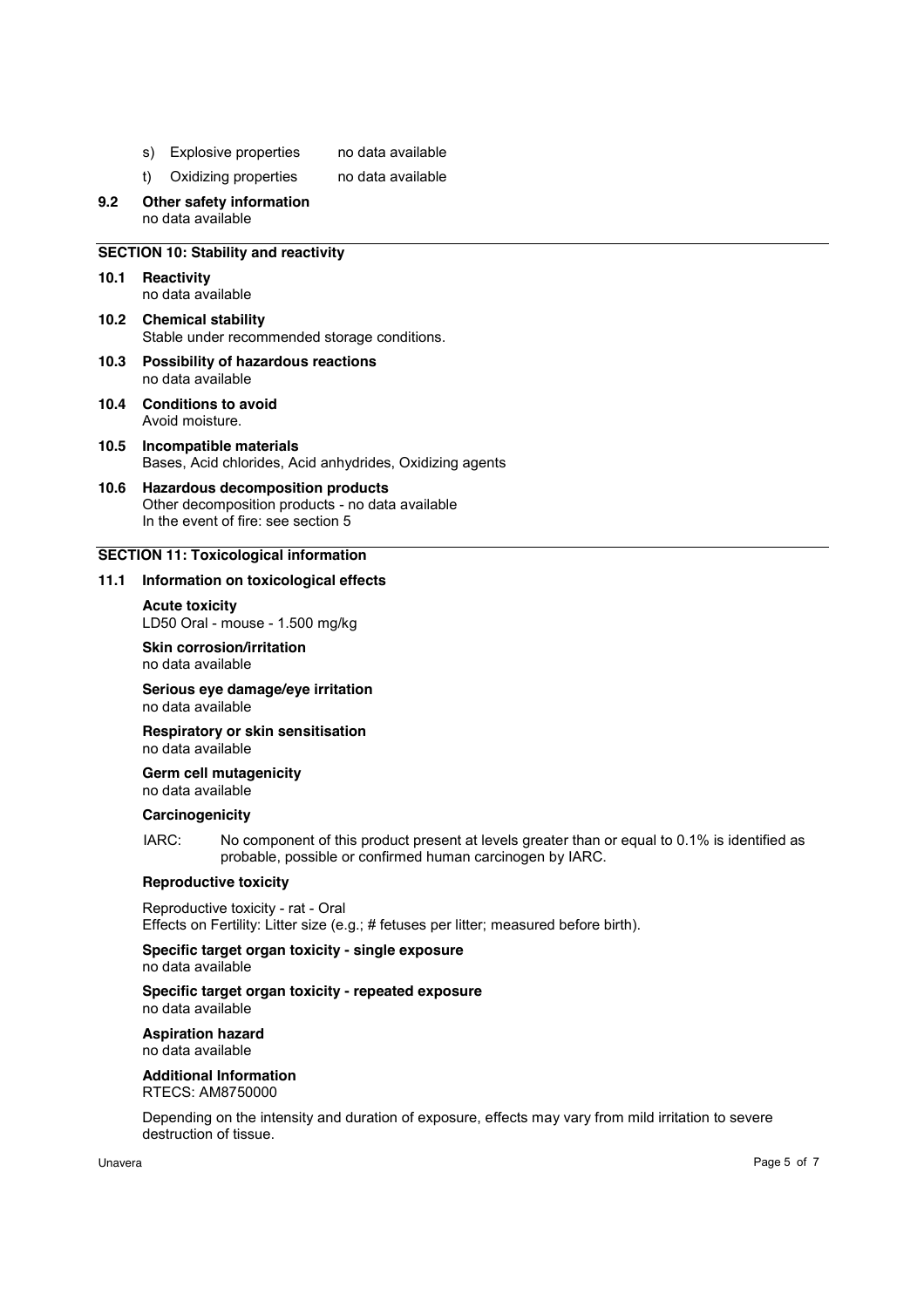## **SECTION 12: Ecological information**

## **12.1 Toxicity**

Toxicity to fish LC50 - Jordanella floridae - 189 mg/l - 2 h

- **12.2 Persistence and degradability** no data available
- **12.3 Bioaccumulative potential** no data available
- **12.4 Mobility in soil** no data available
- **12.5 Results of PBT and vPvB assessment** PBT/vPvB assessment not available as chemical safety assessment not required/not conducted

## **12.6 Other adverse effects**

no data available

## **SECTION 13: Disposal considerations**

## **13.1 Waste treatment methods**

#### **Product**

Offer surplus and non-recyclable solutions to a licensed disposal company. Contact a licensed professional waste disposal service to dispose of this material. Dissolve or mix the material with a combustible solvent and burn in a chemical incinerator equipped with an afterburner and scrubber.

## **Contaminated packaging**

Dispose of as unused product.

|  |  |  | <b>SECTION 14: Transport information</b> |
|--|--|--|------------------------------------------|
|--|--|--|------------------------------------------|

| 14.1 | UN number<br>ADR/RID: -         |                                                                                                       | IMDG: -                   | IATA: -  |
|------|---------------------------------|-------------------------------------------------------------------------------------------------------|---------------------------|----------|
| 14.2 | IMDG:<br>IATA:                  | UN proper shipping name<br>ADR/RID: Not dangerous goods<br>Not dangerous goods<br>Not dangerous goods |                           |          |
| 14.3 | ADR/RID: -                      | Transport hazard class(es)                                                                            | $IMDG: -$                 | IATA: -  |
| 14.4 | Packaging group<br>$ADR/RID: -$ |                                                                                                       | $IMDG: -$                 | IATA: -  |
| 14.5 | ADR/RID: no                     | <b>Environmental hazards</b>                                                                          | IMDG Marine pollutant: no | IATA: no |
| 14.6 | no data available               | Special precautions for user                                                                          |                           |          |

## **SECTION 15: Regulatory information**

This safety datasheet complies with the requirements of Regulation (EC) No. 1907/2006.

## **15.1 Safety, health and environmental regulations/legislation specific for the substance or mixture**

no data available

#### **15.2 Chemical Safety Assessment**

For this product a chemical safety assessment was not carried out